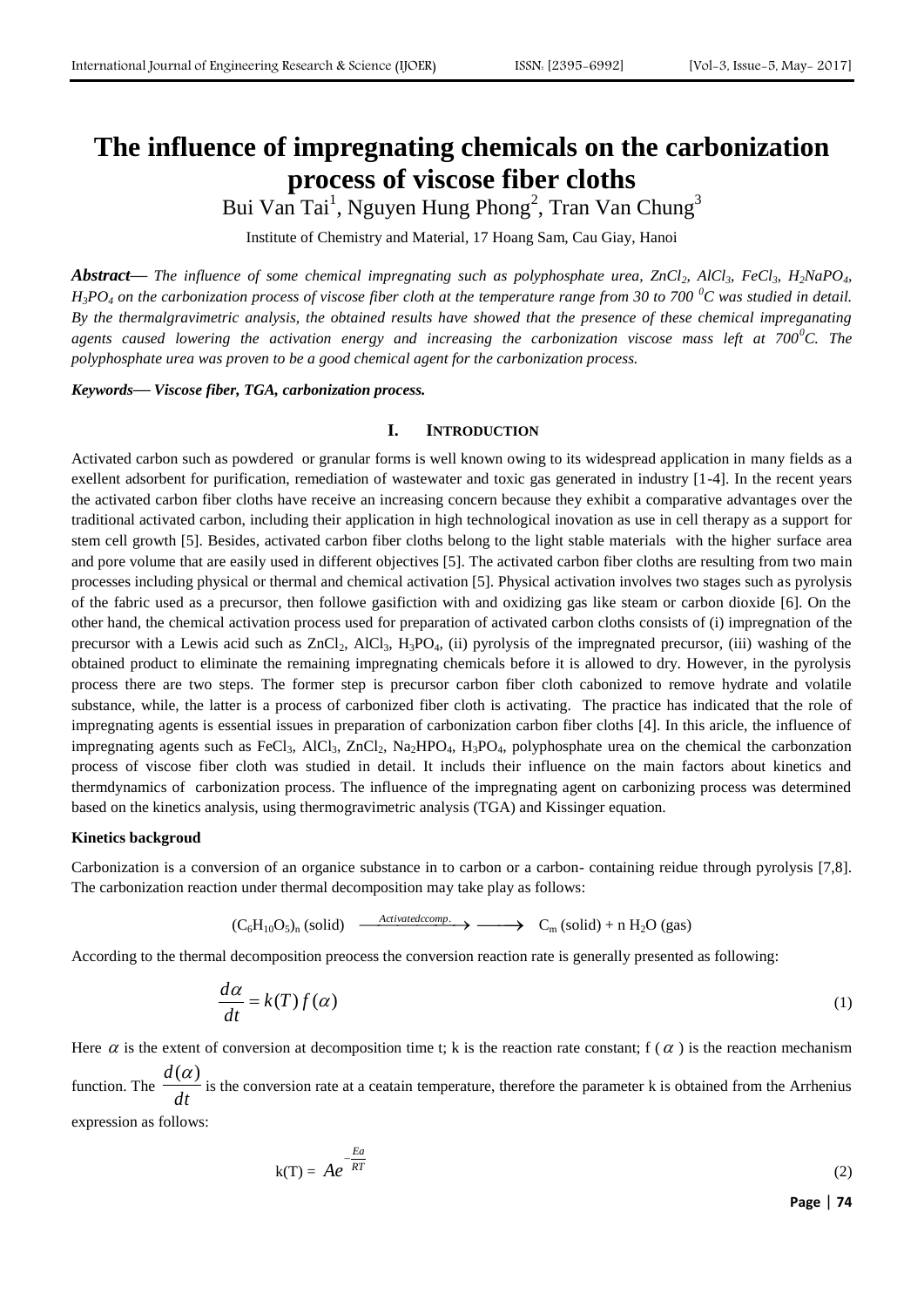When the reaction temperature varying with the heating rate of  $\beta = dT/dt$ , the constant k(T) is given in (3):

$$
k(T) = \frac{A}{\beta} e^{-\frac{Ea}{RT}}
$$
 (3)

Where A is the pre-exponenttial factor  $(min^{-1})$ ,  $E_a$  is the apparent activation energy (kJ. mol<sup>-1</sup>), R is the gas constant (8.314) kJ. mol<sup>-1</sup>.K<sup>-1</sup>), T is the absolute temperature (K). Combining exppression (1) and expression (3) resulting in expression (4):

$$
\frac{d(\alpha)}{dt} = \frac{A}{\beta} e^{-\frac{E_a}{RT}} f(\alpha)
$$
\n(4)

Denoting:

$$
\frac{d\alpha}{dt} = \frac{d\alpha}{dT}\frac{dT}{dt} \tag{5}
$$

and

$$
g(\alpha) = \frac{A}{\beta} \int_{0}^{T} e^{-\frac{Ea}{RT}} dT
$$
\n(6)

According to Coats-Redferm [9 -11], through integrating the equation (6) we obtained the following expression:  
\n
$$
\ln \left[ \frac{g(\alpha)}{T^2} \right] = \ln \left[ \frac{d\alpha}{dt} \right] = \ln \left[ \frac{AR}{\beta E} \left( 1 - \frac{2R\overline{T}}{E} \right) \right] - \frac{E}{RT}
$$
\n(7)

Eq. (2), Eq. (4) and (7) are the fundamental expressions of analytical methods used to calculate kinetic parameters on the basis of TGA data. Here, the activation energy and the pre-exponential factor, reaction constant and entropy would be determined from the slope and the ordinate of theo linear plot of  $\ln[\frac{u}{t}]$ *dt*  $\frac{d\alpha}{dt}$  versus 1/TP at a certain rating rate  $\beta$  (<sup>0</sup>C/min).

Thay are:

 $E_a = -tg \gamma \times R$  with tg  $\gamma$  is slope value of the linear plot,

$$
A = \frac{e^b \times \beta \times E_a}{R \left(1 - \frac{2R\overline{T}}{E_a}\right)}, \quad b = \ln \left[\frac{AR}{\beta E_a} \left(1 - \frac{2R\overline{T}}{E_a}\right)\right],
$$

$$
k = A e^{-\frac{Ea}{RT}}, \qquad A = \left(\frac{k_b T}{h}\right) e^{\frac{\Delta S}{R}}
$$

Here  $k_b$  is Boltzmann constant, and h is Plank constant. From here other parameters would be calculated by this way:

$$
\Delta H = E + (\Delta n - 1) RT, with \Delta n = -2,
$$
  

$$
\Delta H = E - 3RT, \qquad \Delta G = \Delta H - T \Delta S
$$

# **II. EXPERIMENTAL PROCEDURE**

#### **2.1 Chemicals:**

- Viscose fiber cloth made in Japan.
- $H_3PO_4$  (Analytical purity ) from China.
- $NaH<sub>2</sub>PO<sub>4</sub>$  (Analytical purity ) from China.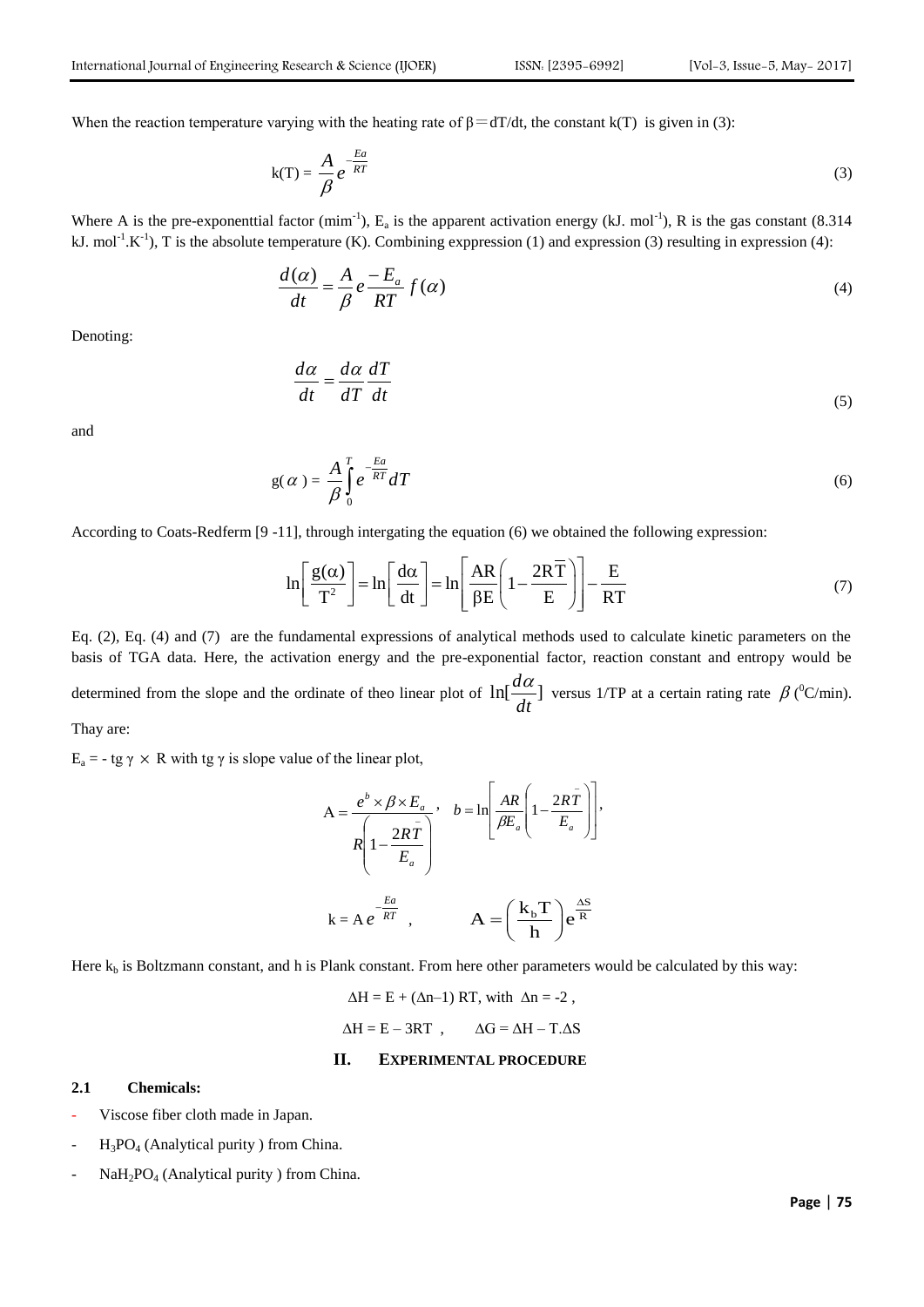- Urea (Analytical purity) from China.
- $AlCl<sub>3</sub>$  (Analytical purity) from China.
- $FeCl<sub>3</sub>$  (Analytical purity) from China.
- $ZnCl<sub>2</sub>$  (Analytical purity) from China.

## **2.2 Apparatus**

TA Instruments TGA 2950 Thermogravimetric Analyzer, USA and 409 PC NETSZCH , GERMANY

# **2.3 Experimental procedure**

# **2.3.1 Cloth samples**

The cleaned viscose fiber cloth samples were cut off in small speces in size of 20 x 30 cm. The solutions suitable for impregnation of precursor (cleaned viscose fiber cloth) were prepared by the dissolution of these reagents in distilled water. The viscose fibers were impregnated in each impregnating chemical solution with the certain time, then after dried at ambient temperature to remove water, was taken to analyze by thermogravimetric analysis (TGA).

# **III. RESULTS AND DISCUSSION**

# **3.1 Thermogravimetric analysis (TGA)**

### **3.1.1 The thermogravimetric analysis (TGA) of precusor material (viscose fiber cloth)**

The TGA precursor denoted  $M(0)$  was carried out under nitrogen atmosphere and in the temperature range from 30 to 700 $^{\circ}$ C with the hating rate  $5^0$ C/min. The TGA of viscose fiber cloth is present in Figure 1.





The figure 1. shows TGA of viscurse untreated with impregating chemical that when at the temperature  $< 135^{\circ}$ C there was a weight loss of 6.77% due to removing water from fiber surface, from 135 to 300  $^{\circ}$ C, the weight loss is due to the removing water within fiber, at  $300^{\circ}$ C the weight loss reach to 20%. The carbonization of fiber was carried out in the temparature range from 300 to 360<sup>°</sup>C with the weight loss of about 50%. The carbonization continued to 700<sup>°</sup>C with the fiber mass remaining in 20 %. According to [8] during carbonization process, thermal decomposition of raw materials eliminates non-carbon elements such as oxygen, hydrogen and nitrogen lead to a carbon skeleton (char) with a rudimentary pore structure.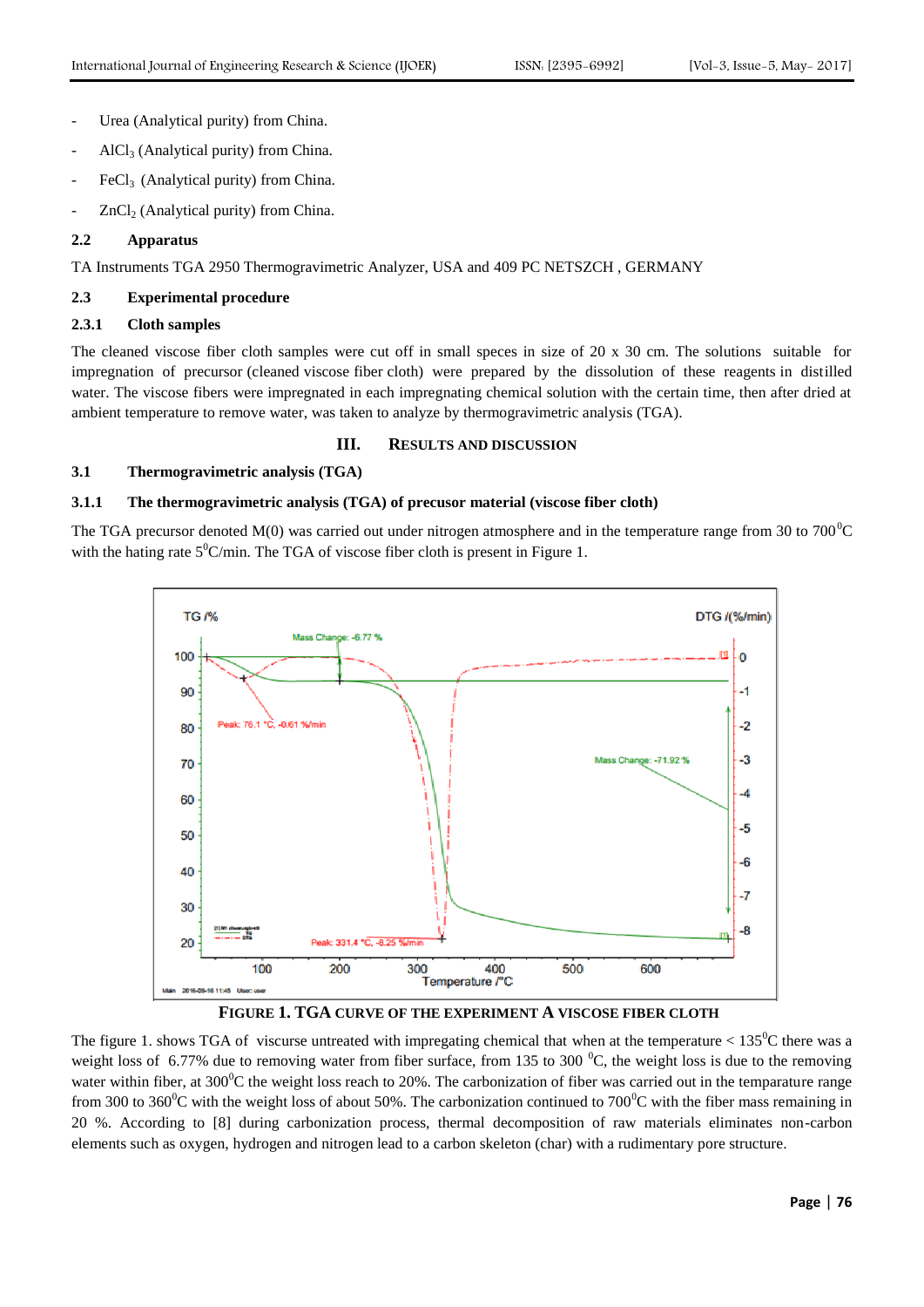# **3.1.2 The thermogravimetric analysiz (TGA) of viscose fiber cloth impregnated by polyphosphate urea solution of 5% (wt/v), M(1)**

The before carbonization, the viscose fiber cloth was impregnated in  $5\%$  (wt/v) -polyphosphate urea for the certain time at room temperature. The influence of the polyphoshate urea as impregnating chemical on the carbonization process of this sample was determined by TGA curve (figure 2). Process of this carbonization was carried out under the condition with the temperature range from 30 to 700<sup>o</sup>C and the hating rate of  $5^{\circ}$ C/min, atmosphere of nitrogen.



**FIGURE 2. TGA CURVE OF THE EXPERIMENTAL VISCOSE FIBER CLOTH CLOTH IMPREGNATED IN 5% SOLUTION POLYPHOSPHATE UREA**

The figure 2. shows TGA of viscurse with impregating chemical (polyphosphate urea 5% wt/v) that when at the temperature  $110^{\circ}$ C there was a weight loss of 11.14 % due to removing water from fiber surface, from 110 to 200  $^{\circ}$ C, the weight loss is due to the removing water within fiber. At the temperature range from 200 to  $700^{\circ}$ C the weight remaining in 39 %. This value of the pregnating viscose fiber cloth is higher than of those precursor (20%).

An experiment of carbonization of viscose fiber cloth impregnated in  $5\%$  ZnCl<sub>2</sub>, M(2) solution, its TGA was present in figure 3.



**FIGURE 3. TGA CURVE OF THE EXPERIMENTAL VISCOSE FIBER CLOTH IMPREGNATED IN 5% SOLUTION ZNCL<sup>2</sup>**

Here, the weight loss of about 20% at the temperature  $\lt 180^{\circ}$ C and the viscose fiber cloth left of about 30% at 700<sup>°</sup>C were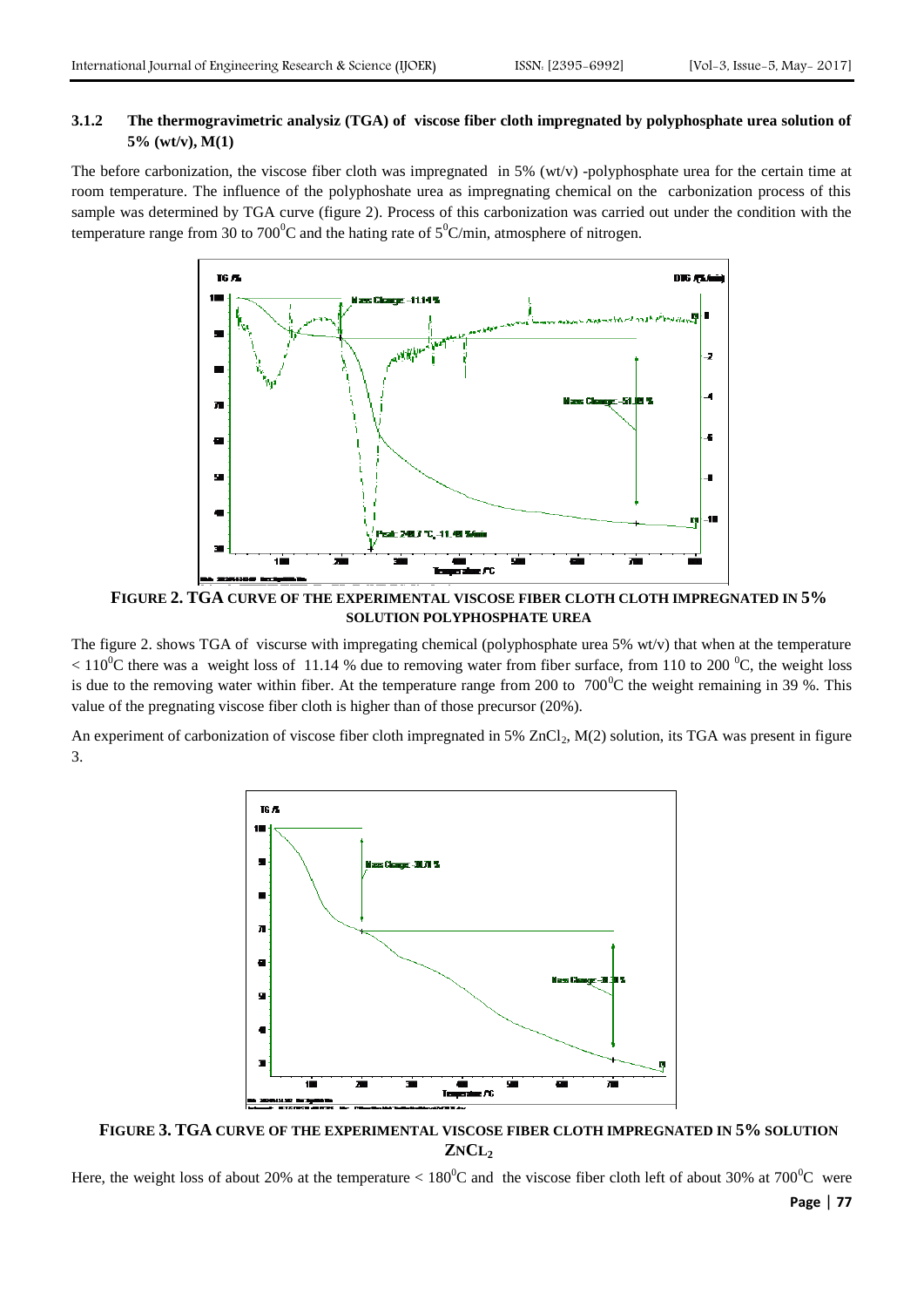observed.

Other experimants of the viscose fiber cloth were impregnated in the different pregnating solutions such as 5% FeCl<sub>3</sub> M(3); 5% Al Cl<sub>3</sub>, M(4), 5% Na<sub>2</sub>HPO<sub>4</sub> M(5); 5% axit H<sub>3</sub>PO<sub>4</sub> M(6) to continue investigating the influence on the carbonization. The TGA curves of these samples were present in figure 4.



**FIGURE 4. TGA CURVES OF THE EXPERIMENTAL VISCOSE FIBER CLOTH IMPREGNATED IN 5% SOLUTIONS**  OF FECL<sub>3</sub>, M(3); ALCL<sub>3</sub>, M(4); NA<sub>2</sub>HPO<sub>4</sub>,M(5); H<sub>3</sub>PO<sub>4</sub> M(6).

Here, analogy with the M(2) the their weight loss of about 30% at the temperature  $< 180^{\circ}$ C and their viscose fiber cloth mass left of about from 25 to 28 % at  $700^{\circ}$ C were observed. Studing the imfluence of the impregnating chemcals on the carbonization process of the viscose fiber cloth as suggested above, the carbonizating temrperature of these samples was slower than of the precursor. Besides, the weight mass left at  $700^{\circ}$ C was higher than of precursor, in which for the polyphosphate urea impregnated sample, the weight mass left was 39%, the highest value comparing with other impregnating agents. The highest weight mass left of viscose fiber cloth at  $700^{\circ}$ C relating with polyphosphate urea can be illustrated in [9]. According to this author the two negatively charged oxygen atoms in phosphate ion can align themselves adjacent to similar atoms accociated with the cellulose molecule. This occurs most readily with the  $HPO_4^{2}$  ion, explaining why it is so effective as a retardant in this system. A part from that, the attachment of two adjaent  $HPO_4^{2}$  ion on a cellulose molecule enables water to be eliminated between them on thermal treatment, thus providing a protective skin for various part of the internal structure.

#### **3.2 Influence of chemical impregnating agents on carbonization of viscose fiber cloth**

#### **3.2.1 The influence of chemical impregnating agents on carbonization temperature**

The influence of chemicalc agents on carbonization process of viscose fiber cloth was determined through carbonization temperature: initial  $T(i)$  and final  $T(f)$ , the temperature range  $T(f) - T(i)$ , the fiber cloth weight m (i) at begining  $T(i)$  and m(f) at ending  $T(f)$  and  $T_{1/2}$  the temperature corresponding the fiber cloth weight left in 50% in carbonizing process. From the obtained TGA curves the influence of chemical agents on carbonizing process of viscose fiber cloth were present in table 1.

| INFLUENCE OF CHEMICAL AGENTS ON CARBONIZATION |                  |               |                |             |                     |  |
|-----------------------------------------------|------------------|---------------|----------------|-------------|---------------------|--|
| <b>Samples</b>                                | $T_{(i)}({}^oC)$ | $m_{(i)}$ (%) | $T_{(f)}$ (°C) | $m(f_0 (%)$ | $T\frac{1}{2}$ (°C) |  |
| M0 (unimpregnated)                            | 300              | 86            | 360            | 20          | 340                 |  |
| M1(with 5% Polyphosphate urea)                | 220              | 89            | 700            | 39          | 270                 |  |
| $M2$ (with 5% $ZnCl2$ )                       | 200              | 74            | 700            | 25          | 270                 |  |
| $M3$ (with 5%FeCl <sub>3</sub> )              | 250              | 86            | 650            | 25          | 350                 |  |
| $M4$ (with 5% AlCl <sub>3</sub> )             | 240              | 85            | 700            | 28          | 280                 |  |
| $M5$ (with 5% $Na2HPO4$ )                     | 230              | 88            | 700            | 26          | 350                 |  |
| $M6$ (with 5% $H_3PO_4$ )                     | 210              | 89            | 700            | 25          | 300                 |  |

| <b>TABLE 1</b>                                       |
|------------------------------------------------------|
| <b>INFLUENCE OF CHEMICAL AGENTS ON CARBONIZATION</b> |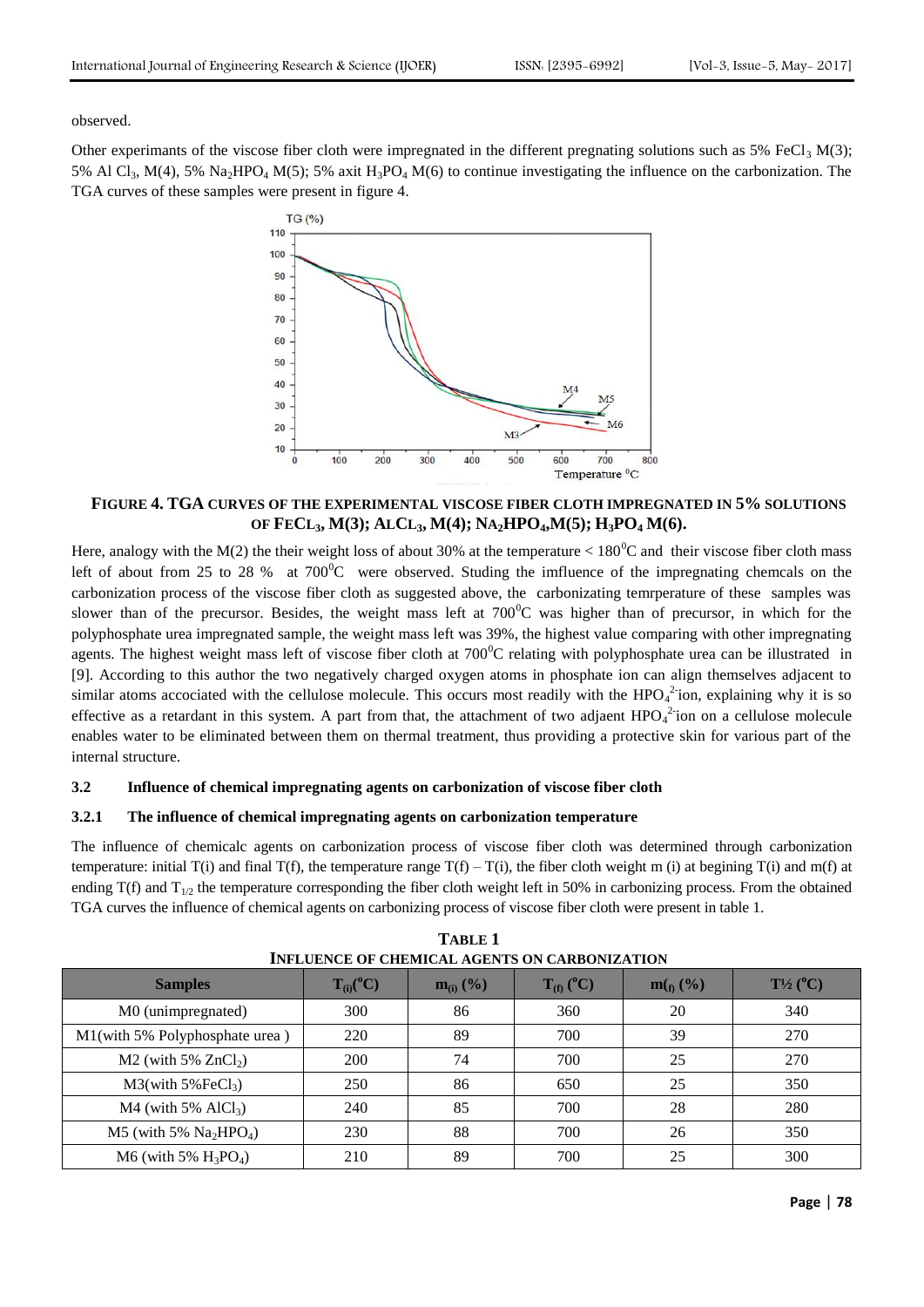The obtained data from the table 1. indicate that the presence of chemical impregnating agents cause lowering the carbonization beginning temperture (T(i) and elevating the carbonation final temperature comparing with the precursorunimpregnated viscose fiber cloth. This was explained the interaction betweent chemical agents with cellulose mollecules on their surface.

#### **3.2.2 The influence of chemical impregnating agents on kinetics**

Basing on the TGA curves of the viscose fiber cloth unpregated pregnated by chemical agents, the plots of ln *dt*  $\frac{d\alpha}{dt}$  vs.  $\frac{1}{T}$ 1

were determined present in figure 5.



FIGURE 5. THE PLOTS OF 
$$
\ln \frac{d\alpha}{dt}
$$
 vs.  $\frac{1}{T}$ 

From the plots of  $\ln \frac{d\theta}{dt}$  $\frac{d\alpha}{dt}$  vs.  $\frac{1}{T}$  $\frac{1}{x}$  the kinetic parameters of the linear equation (7) such as activation energy, pre-exponential factor and rate constant, were determined present in table 2.

**TABLE 2 THE KINETIC PARAMETERS OF CARBONIZATION PROCESS**

| <b>Samples</b> | $E_{a}$<br>(kJ/mol) | pre-exponential factor $A(s^1)$ | <b>Rate constant</b>                    |
|----------------|---------------------|---------------------------------|-----------------------------------------|
| M <sub>0</sub> | 63.8                | $1.65x10^{11}$                  | $k = 1.65x10^{11}e^{-63,81}$            |
| M1             | 28.4                | $2.38x10^{8}$                   | $k = 2.38x10^{8}e^{\frac{-28.4}{RT}}$   |
| M <sub>2</sub> | 20.7                | $5.51x10^7$                     | $k = 5.51x10^{7} e^{\frac{-20.7}{RT}}$  |
| M <sub>3</sub> | 22.7                | $3.28x10^{8}$                   | $k = 31.28x10^{8}.e^{\frac{-22.5}{RT}}$ |
| M <sub>4</sub> | 17.3                | $1.57x10^{8}$                   | $k = 1.57x10^{8}e^{\frac{-17.3}{RT}}$   |
| M <sub>5</sub> | 25.3                | $2.87.10^{8}$                   | $k = 2.87x10^8.e^{\frac{-24.73}{RT}}$   |
| M <sub>6</sub> | 20.2                | $7.31x10^7$                     | $k = 7.31x10^{7} e^{\frac{-19,05}{RT}}$ |

The obtained data showed that the presence of chemical impregnating agents cause lowering the activation energy of carbonization process. These results were fitted the work [x ]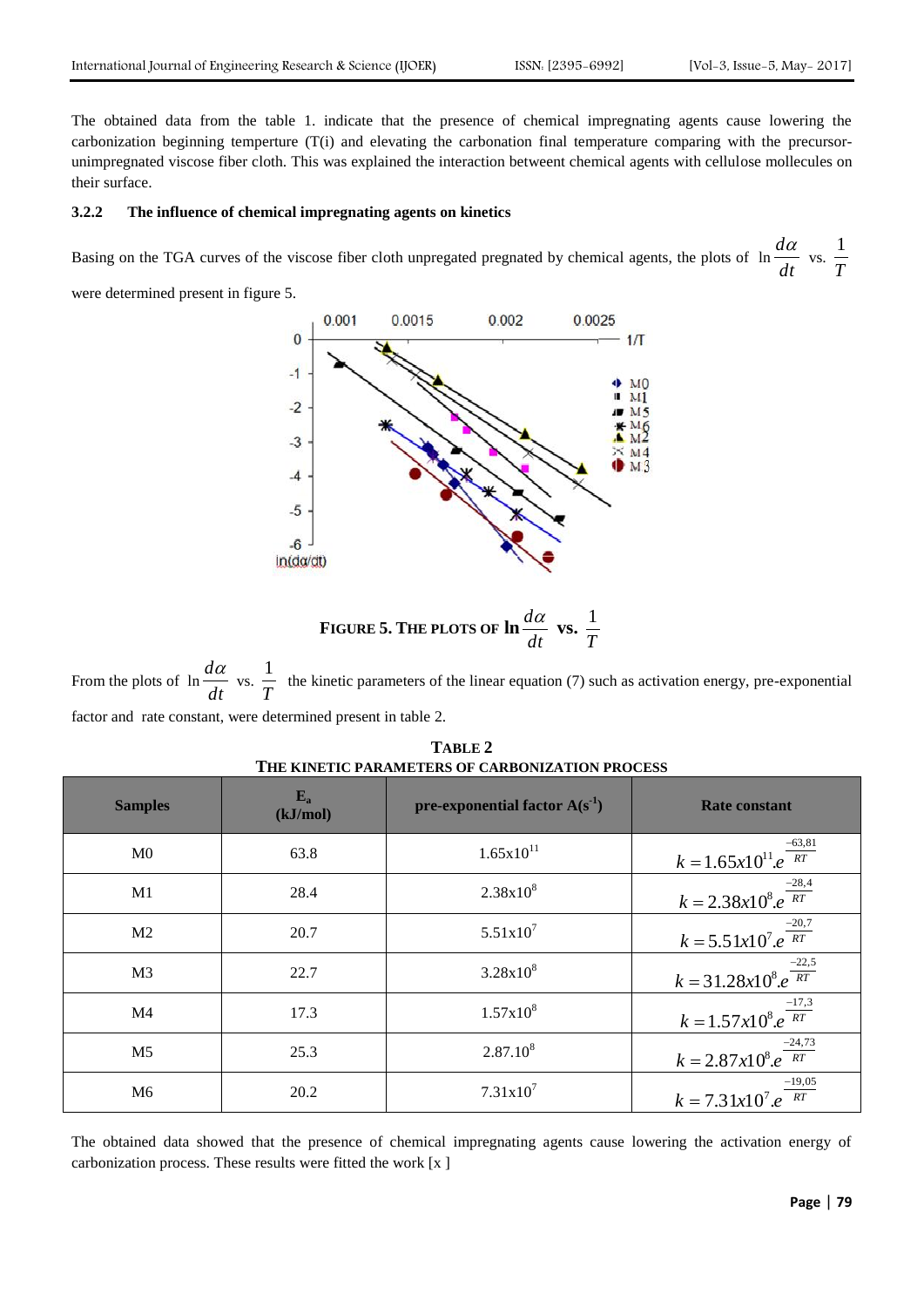#### **3.2.3 Effect of heating rate on the carbonization process of polyphosphate urea impregnated viscose fiber cloth**

The experimental data have indicated the advantages of the polyphosphate urea impregnating on viscose fiber cloth, therefore a study of Influence of heating rate on the carbonization process of polyphosphate urea impregnated viscose fiber cloth was carried out. This effect was present in the figure 6.



**FIGURE 6. THE EFFECT OF HEATING RATE ON CARBONIZATION PROCESS**

Basing on the obtained TGA curves, the influence of heating rate on kinetic parmeters of carbonization prcess of polyphosphate urea impregnated viscose fiber cloth were present in table 3.

| <b>INFLUENCE OF THE HEATING RATE ON CARBONIZATION PROCESS</b> |                             |          |                                       |  |
|---------------------------------------------------------------|-----------------------------|----------|---------------------------------------|--|
| <b>Heating rate</b><br>$\beta^{0}$ C/min                      | pre-exponential factor A(s) | (kJ/mol) | <b>Rate constant</b>                  |  |
| 3                                                             | $2.6.10^{7}$                | 28.91    | $k = 2.6x10^{7}e^{\frac{-28.91}{RT}}$ |  |
|                                                               | $4.5x10^{7}$                | 28.87    | $k = 4.5x10^{7}e^{\frac{-28,87}{RT}}$ |  |
| 10                                                            | $9.1x10^7$                  | 28.78    | $k = 9.1x10^{7}e^{\frac{-28.78}{RT}}$ |  |
| 15                                                            | $1.2x10^{8}$                | 28.69    | $k = 1.2x10^8 e^{\frac{-28,69}{RT}}$  |  |

**TABLE 3**

The obtained results showed that the heating rates increasing cause the pre-exponent coeffients increasing and activation energy decreasing lightly. The pronounced increase of pre - exponential factor can promote the reaction rate increasing like suggested by [4].

#### **3.2.4 The influence of chemical impregnating agents on thermodynamics**

Basing on the equation (7) combining with the experimental data, the change in entropy, enthalpy and Gibbs free energy corresponding to the carbonization process were calculated present in table 4.

| TABLE <sub>4</sub>                                              |            |          |            |  |  |
|-----------------------------------------------------------------|------------|----------|------------|--|--|
| THE INFLUENCE OF CHEMICAL IMPREGNATING AGENTS ON THERMODYNAMICS |            |          |            |  |  |
| <b>Samples</b>                                                  | ΛS         | ΔH       | $\Delta G$ |  |  |
|                                                                 | (kJ/mol.K) | (kJ/mol) | (kJ/mol)   |  |  |
| M <sub>0</sub>                                                  | 0.186      | 58.60    | $-58.62$   |  |  |
| M1                                                              | 0.132      | 24.20    | $-45.60$   |  |  |
| M <sub>2</sub>                                                  | 0.122      | 15.44    | $-54,60$   |  |  |
| M3                                                              | 0.163      | 17.15    | $-84.42$   |  |  |
| M4                                                              | 0.147      | 20.21    | $-72.60$   |  |  |
| M <sub>5</sub>                                                  | 0.109      | 12.49    | $-50.23$   |  |  |
| M6                                                              | 0.120      | 16.39    | $-51.25$   |  |  |